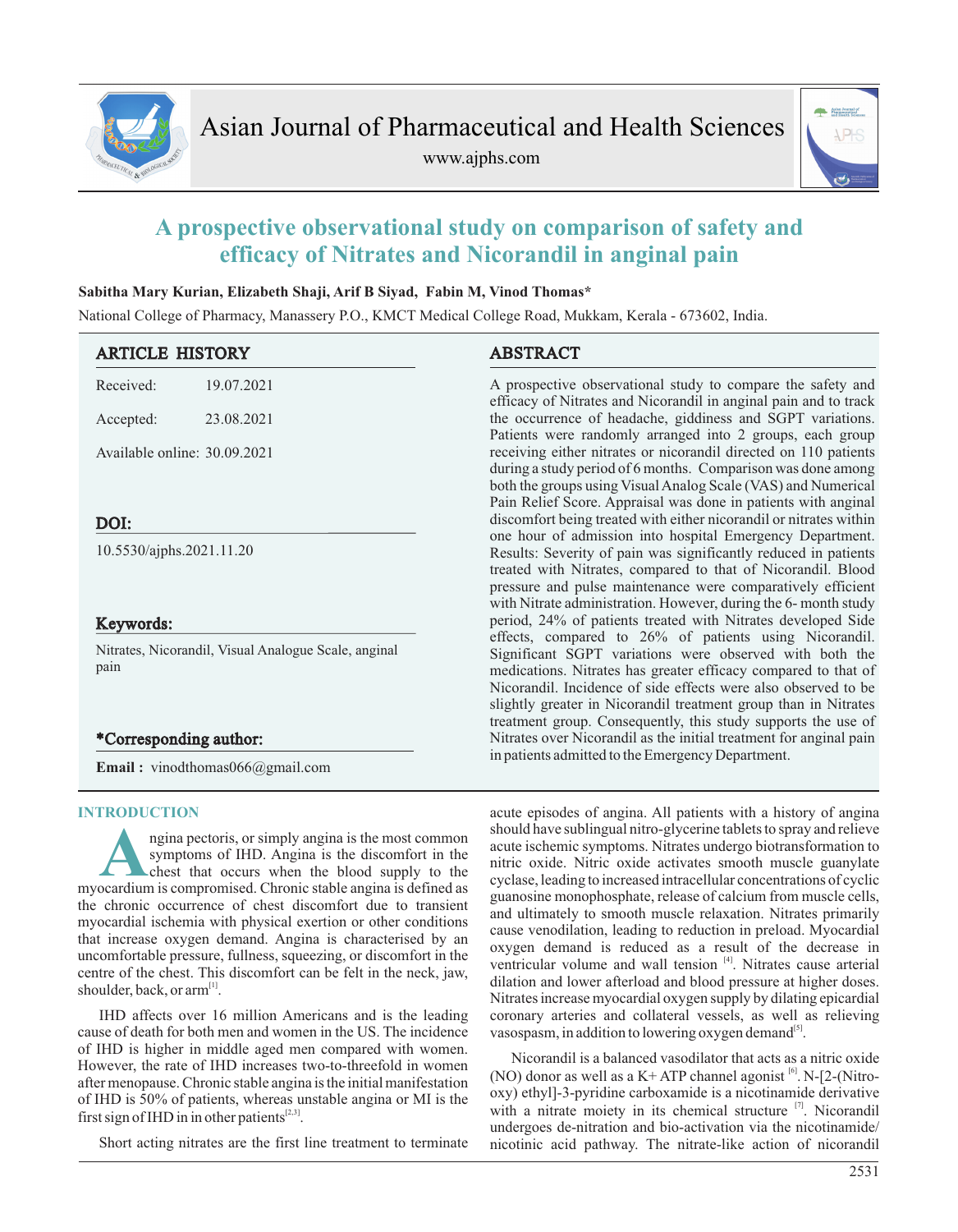

**Fig 1 :** Method of study for the comparison of Nitrates and Nicorandil.

possibly accounts for the majority of its clinical efficacy in angina, which is mediated via NO activation of cyclic guanosine-  $3'$ , -5'-monophosphate (cGMP)<sup>[8]</sup> signal pathways within vascular smooth muscle cells, causing peripheral venous and coronary arterial vasodilatation  $\left[\right]$ . When administered orally, as a single intravenous injection, or as a continuous infusion, nicorandil has been shown to improve hemodynamic in patients with chronic congestive heart failure who have a relatively stable hemodynamic condition by lowering preload and afterload and increasing cardiac output $[9]$ .

In acute and emergency cases, sublingual nitrates are the drug of choice for angina management. They alleviate angina symptoms by veno-dilating capacitance vessels and preferentially dilating coronaries, lowering myocardial oxygen demand <sup>[10]</sup>. Nicorandil works by relaxing and widening your blood vessels, which increases the supply of blood and oxygen to your heart. This helps to reduce the chest pain that angina causes.

While nitrates and nicorandil are effective pharmacological agents for prevention of anginal symptoms, when prescribing these drugs, it is important to consider that unwanted and poorly tolerated hemodynamic side-effects such as headache and SGPT variations can often occur owing to systemic vasodilatation. It is necessary to ensure a dosing schedule to avoid nitrate tolerance, which can lead to not only a loss of drug efficacy but also endothelial dysfunction and an increase in long-term cardiovascular risk  $^{[11,15]}$ .

## **MATERIALS AND METHODS**

The prospective observational study was designed to evaluate the safety and efficacy of Nitrates compared to Nicorandil, [12] the



Fig 2 : Comparison of incidence of side effects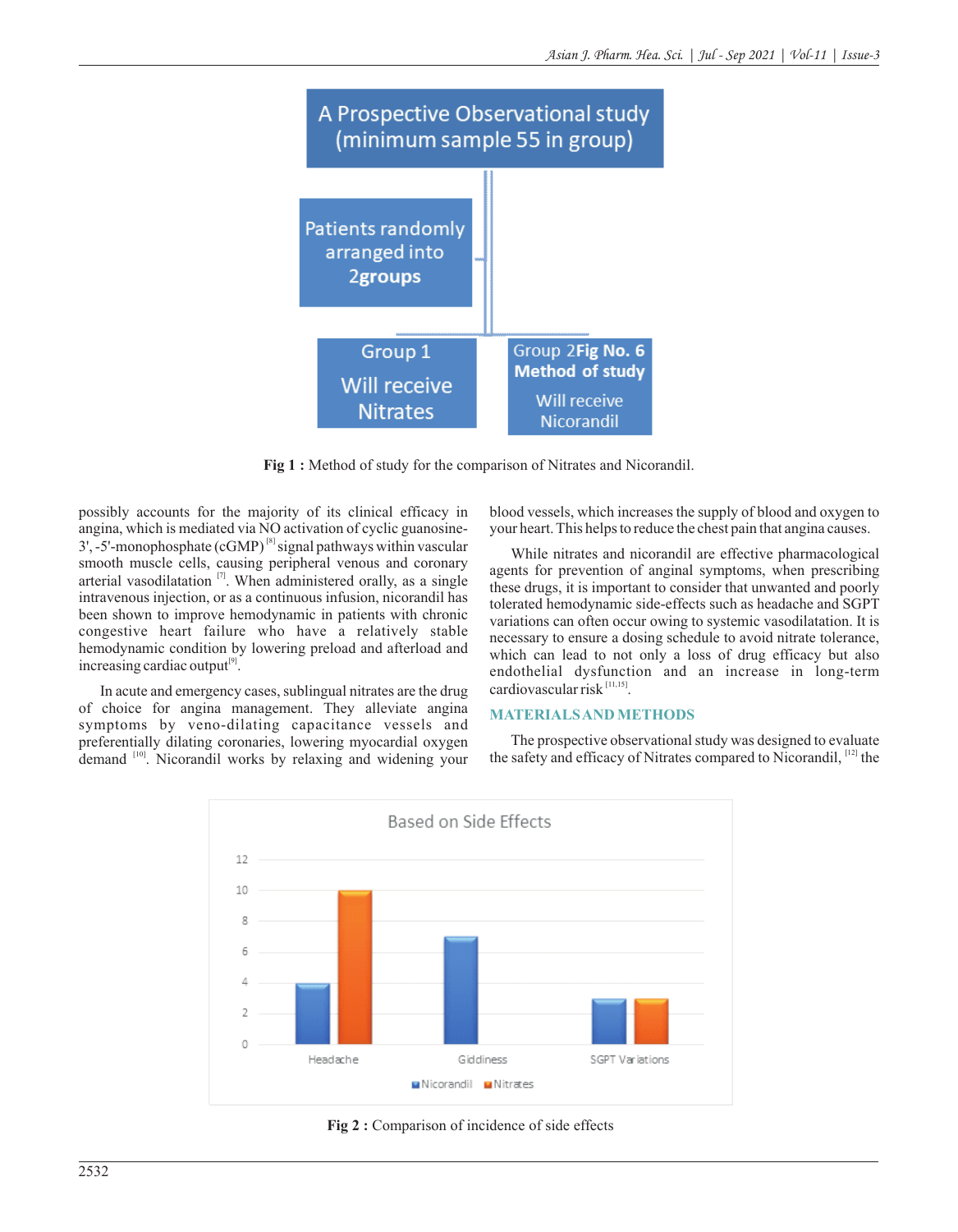current standard therapy for Anginal pain and to track the occurrence of side effects in both medications which was carried out in a 700-bedded tertiary care teaching hospital in the Department of Emergency Medicine, KMCT Medical college, Kerala in India, with a total duration of the study was 6 months and 110 number of patients were enrolled into the study. Patients were selected based on the inclusion and exclusion criteria stated in the protocol.

The entire study population was divided into two groups. Group A constituted 55 patients treated with Nitrates, whereas Group B constituted 55 number of patients treated with Nicorandil. Study was conducted for a period of 6 months. Each patient or bystander (if the patient is unable to answer) was interviewed at the time of admission, during the treatment, and at the time of discharge to assess the pain severity and other important details (fig. 6). The entire study was designed to be conducted in three phases $I<sup>[14]</sup>$ . Phase I includes (1) Detailed literature review, done extensively using tertiary resources, secondary resources, primary resources. (2) Procure the necessary documentation: Designing of data entry form, informed consent document, patient information sheet. (3) Ethical committee approval: Ethical clearance was obtained from the Institutional Ethics Committee of National College of

| <b>GROUP</b> | Headache | Giddiness      | <b>SGPT Variation</b> | Total |
|--------------|----------|----------------|-----------------------|-------|
| Nicorandil   | 4        | 7              | 3                     | 14    |
| Nitrates     | 10       | $\overline{0}$ | 3                     | 13    |
| Total        | 14       | 7              | 6                     | 27    |

Table 1 : Categorization based on side effects

**Table 2 :** Chi-Square tests for categorization based on side effects.

|                       | Value      | DF | Asymptomatic significance |
|-----------------------|------------|----|---------------------------|
| Pearson Chi-square    | $12.494^a$ |    | 0.006                     |
| Number of Valid Cases | 30         |    |                           |



![](_page_2_Figure_9.jpeg)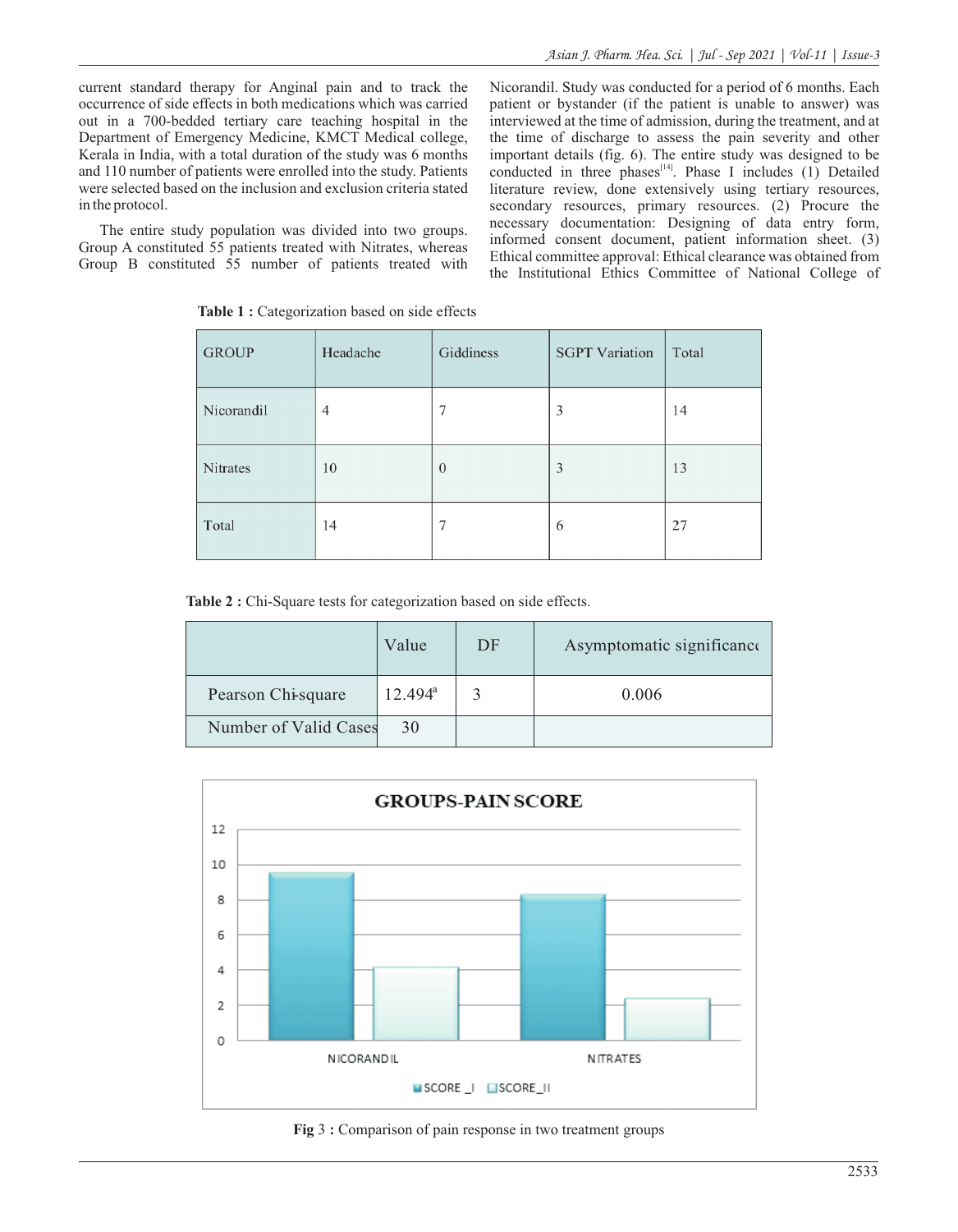![](_page_3_Figure_1.jpeg)

**Fig 3 :** Group Comparison between Nitrates and Nicorandil

Pharmacy. Phase II includes (1) The sample size was collected which comes under the inclusion and exclusion criteria at the time of enrolment. (2) Data was collected using data entry form after explaining patient information sheet and signing informed consent document Phase III includes Reports were analyzed using various statistical tools and reporting of results and presentation.

 Inclusion Criteria includes Adult men/women aged between 20-75 presenting to ED with: Chronic stable angina with typical pain and definitive ECG changes (ST depression > 2mm, 80 milliseconds after J- point), Acute typical anginal pain, Typical pain and definitive ECG changes developed during Tread Mill Stress Test. <sup>[14]</sup> Exclusion Criteria includes Cardiac Arrythmia IIor III-degree AV block, Systolic BP < 120mmHg, Pregnant women and nursing mothers, Known hypersensitivity to nitrates and patients with Known history of Valvular heart disease,

**Table 3 :** Comparison of pain response in two treatment groups

| <b>GROUP</b>    | <b>SCORE I</b> | <b>SCORE II</b> |
|-----------------|----------------|-----------------|
| Nicorandil      | 9.5418         | 4.1364          |
| <b>Nitrates</b> | 8.3236         | 2.4018          |

cardiomyopathy, Myocardial infarction< 6 months, unstable angina, CHF, Anaemia (Hb <7 g/dl), Significant liver dysfunction or renal dysfunction<sup>[13]</sup>

The patients were selected during the time period from November 2019 to June 2020. From the 900 patients who visited Emergency department, 110 patients who satisfied the inclusion, as well as exclusion criteria, were allotted to study. The sample population was requested to answer at the time of their admission and relevant information were collected. Patient/Bystander interview and patients case records which contain the patient's demographics, history, laboratory investigation reports and prescribed drugs. Informed Consent Form and Patient Information Sheet was used to enroll patients in the study, informed consent and patient information sheet in the local language (Malayalam) was prepared. For collecting the necessary data obtained from the sources, separate data entry form was designed by including demography of patients, date of admission, past medical and medication history, diagnosis, current medication, visual analog scale and Numerical pain scale score. Patients were randomly arranged into 2 groups. Group 1 received Nitrates, whereas the other received Nicorandil. The comparison was done among both the groups to assess efficacy using VAS (Visual Analog Scale). Visual Analog Scale is a uni-dimensional measure of pain intensity, which is a single 11-point numeric scale. Score ranges from 0-10, in which the score "0" resembles "No pain", and that of "10" resembles "worst pain imaginable". Respondent is asked to indicate the scale that best describes their pain intensity, after which, the corresponding percentage is calculated (0-100%; 0 signifying "No pain", and 100 signifying

**Table 4 :** Paired sample test of Nitrates and Nicorandil for the association of pain.

|                 | Mean    | <b>SD</b> | P- Value |
|-----------------|---------|-----------|----------|
| Nicorandil      | 5.40545 | 10.64199  | 0.000    |
| <b>Nitrates</b> | 5.92182 | 1.26296   | 0.000    |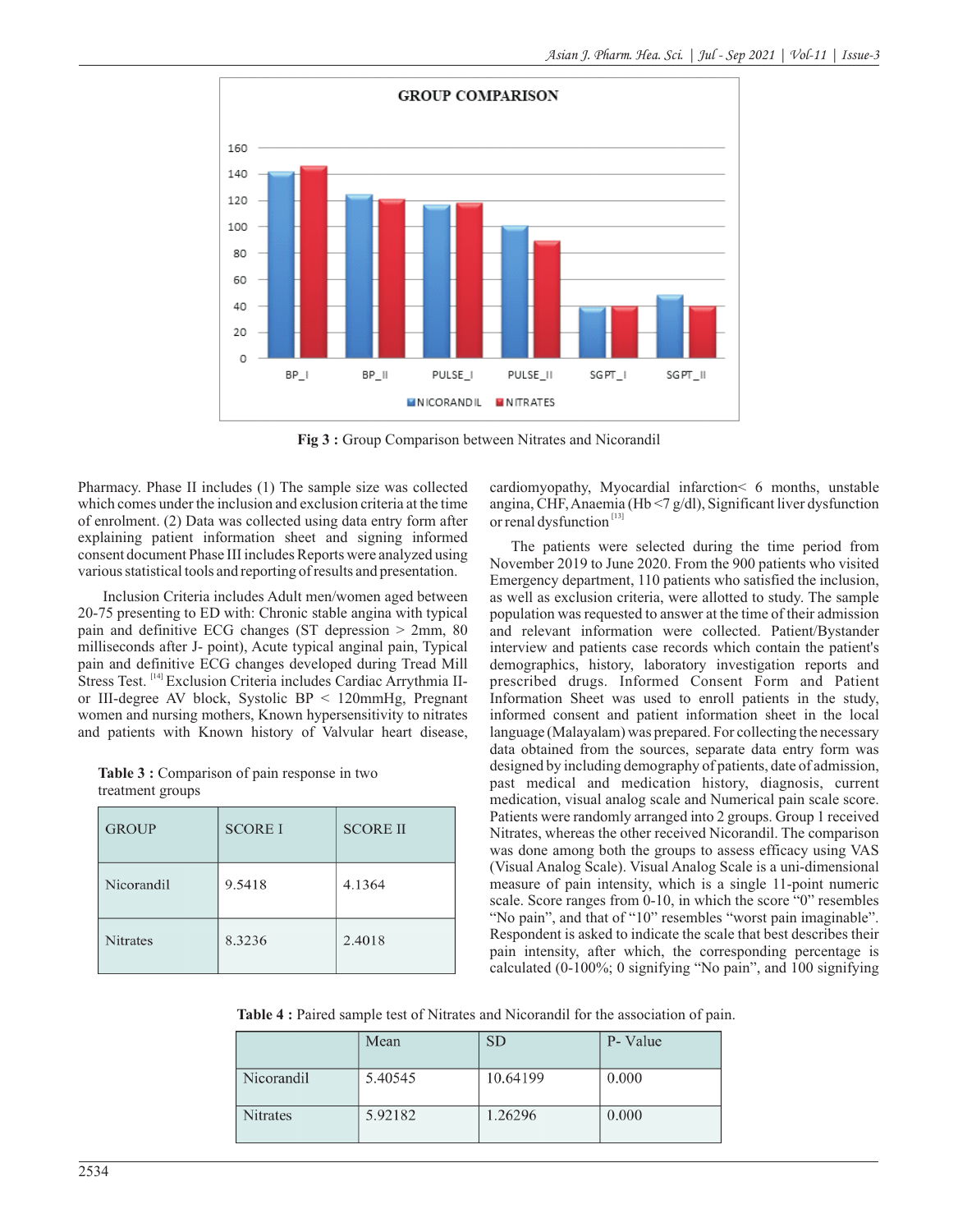|            | Mean     | ${\rm SD}$ | P- Value |
|------------|----------|------------|----------|
| Nicorandil | 30.89636 | 12.68405   | 0.000    |
| Nitrates   | 33.82182 | 15.18889   | 0.000    |

**Table 5 :** Comparison of blood pressure in Nitrates and Nicorandil group

#### "Worst pain"). $^{[14]}$

#### **Statistical analysis**

Data entry and statistical analysis were done using software SPSS version. A p value of  $\leq 0.05$  was considered to be statistically significant. Chi-square test is used to determine where the association between the variables is statistically significant and examine difference between expected counts and observe counts to determine which variable levels may have the most impact on association.

#### **RESULTS**

Patients were assessed in terms of their blood pressure, pulse and incidence of side effects like headache, giddiness and SGPT variations. In this study, the entire study population was categorized into 4 groups based on age, (30 40), (40 50), (50 60) and >60 age groups. Majority of study population was distributed in the 60 above and (50 60) age groups. In the study population, male gender constituted majority in both the treatment group since the incidence of Angina is observed to be more in males than in females. Hypertension and Diabetes Mellitus was the most common comorbid condition observed in the entire study population followed by COPD, Asthma, Dyslipidaemia, Alzheimer's Disease and Arthritis being the rarest. The entire study population is classified into 21 categories based on trigger. it was observed that 18% of the study population were Smokers and another 18% of the study population were Alcoholics. This, Smoking and Alcohol consumption are found to be the most common triggers of Angina followed by tobacco and obesity. Assessment of side effects in both treatment groups reveals that 26% of the study group administered with Nicorandil developed side effect and 24% of the patients enrolled in the Nitrates treatment group were presented with side effects, (Table 1) significance data in Table 2.From (Fig. 2) Nitrates treatment group showed few occurrences of side-effects compared to Nicorandil treatment group so that justifies the safety of the Nitrates over Nicorandil. In this study population headache was the most common side effect, seen in patients treated with Nitrates. Patients treated with Nicorandil showed giddiness as well as headache as common side effects' variations were observed in both study groups<sup>[15]</sup>. Severity of pain was assessed in the patients who were enrolled in the study. Each patient was asked to rate the pain in 0 to 10 score, to assess the severity of pain. Reduction of the pain in the patients reflects the efficacy of the drug to reduce pain are shown in Table 3, Fig. 3 By Comparing the pain response in two treatment groups, patients treated with Nitrates showed a significant reduction in the pain. Patients treated with Nicorandil showed a less significant reduction in pain compared to Nitrates. The patients in the Nitrates treatment group showed major reduction in the pain score i.e., Mean pain score (5.92182). Nicorandil treatment group showed only less reduction in the pain score compared to that of Nitrates. i.e., Mean pain score (5.40545). Association of Pain by using Paired Sample test mean score shows comparison of pain in Nitrates and Nicorandil groups showed significance as the p-value is <.05 in Table 4, Fig. 4Considering the maintenance of blood pressure, Nitrates treatment group showed a significant reduction in the BP, i.e., Mean (33.82182). On the other hand, Nicorandil treatment group exhibited less reduction in BP compared to that of the Nitrates group, i.e., Mean (30.89636). comparison between both the BP values before and after the administration of Nicorandil showed a significant association as the  $p$ - value is  $\leq 0.05$ . Blood pressure values were reduced following the administration of Nicorandil. comparison between both the BP values before and after the administration of Nitrates showed a significant association as the p- value  $\leq 0.05$ . From the graph, blood pressure

**Table 6 :** Comparison of pulse in Nitrates and Nicorandil group

|                 | Mean     | SD       | P- Value |
|-----------------|----------|----------|----------|
| Nicorandil      | 15.43636 | 3.03537  | 0.000    |
| <b>Nitrates</b> | 29.27273 | 10.69346 | 0.000    |

|  |  | Table 7: Comparison of pulse in Nitrates and Nicorandil group |  |  |  |  |  |  |
|--|--|---------------------------------------------------------------|--|--|--|--|--|--|
|--|--|---------------------------------------------------------------|--|--|--|--|--|--|

|                 | Mean       | SD       | P- Value |
|-----------------|------------|----------|----------|
| Nicorandil      | $-9.37500$ | 28.69016 | 1.000    |
| <b>Nitrates</b> | .00000     | 2.64575  | 0.386    |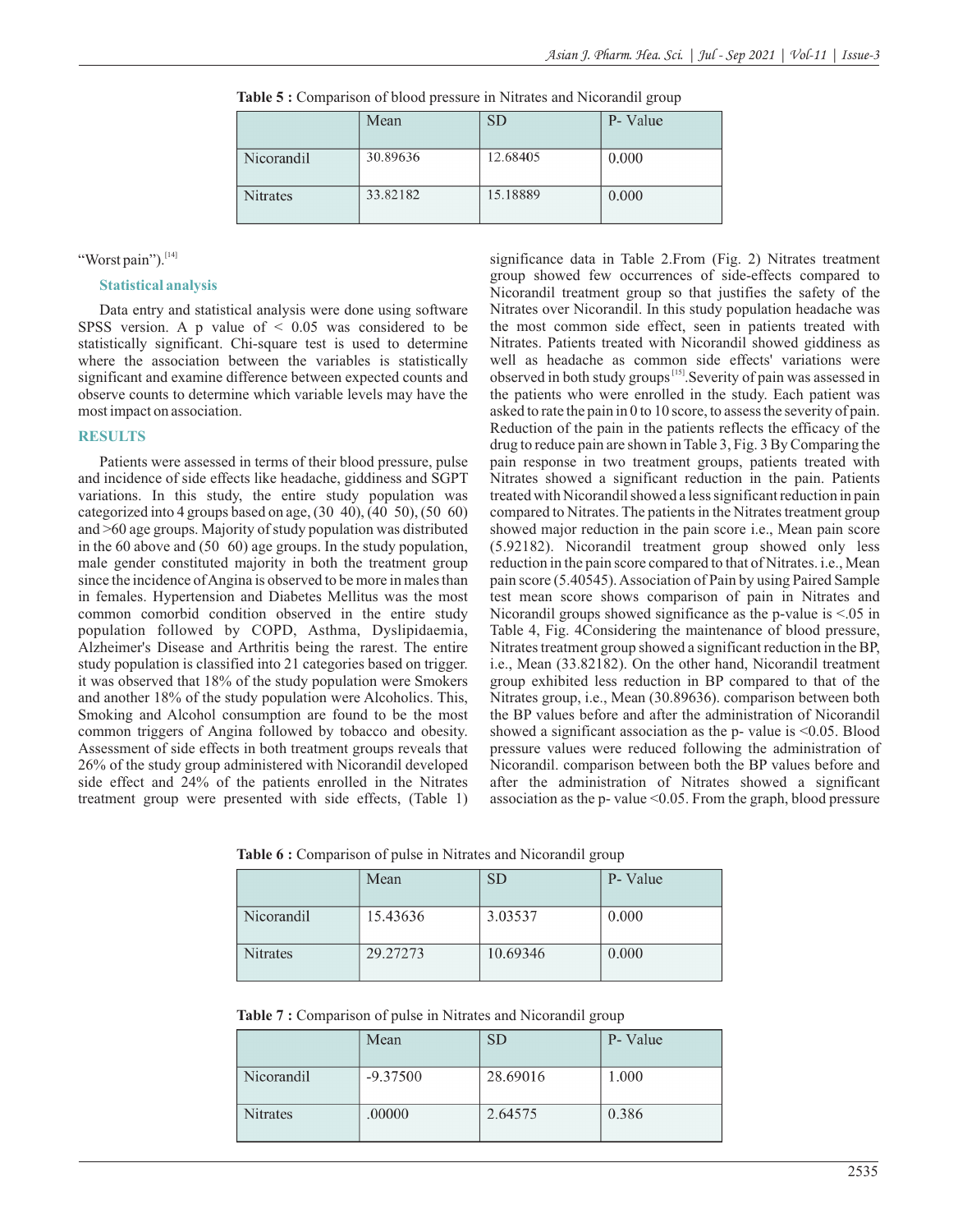values were more significantly reduced following the administration of Nitrates compared to nicorandil (Table 5**).**From the graph, pulse values were more significantly reduced with Nitrates administration compared to Nicorandil administration. Assessment of pulse in the study population during the study revealed that significant pulse reduction and maintenance is associated with Nitrates study group (Mean 29.27273) compared to that of Nicorandil (Mean 15.43636). The comparison between the pulse values before and after the administration of Nicorandil showed a significant association as the p-value is  $\leq 0.05$ . Pulse values were reduced following the administration of Nicorandil, rejecting the null hypothesis. The comparison between the pulse values before and after the administration of Nitrates showed a significant association as the p-value  $\leq 0.05$  in Table 6The comparison between the SGPT Variations before and after the administration of Nicorandil showed negative association as it accepts the null hypothesis that states "there is no association between the variables". SGPT values were significantly altered following the administration of Nicorandil. The comparison between the SGPT Variations before and after Nitrates administration also showed a negative association as the p-value is >0.05 and accepts the null hypothesis. SGPT Variations are observed in patients administered with Nitrates in Table 7.The statistical analysis by paired t test generated a p value that was <0.05. Thus, it shows the significance in the comparison of pain severity between Nitrates and Nicorandil. Null hypothesis, stating the equal efficacy of Nitrates and Nicorandil in the pain reduction gets rejected, thus supporting the alternative hypothesis, stating the difference in efficacy of Nitrates and Nicorandil as the p value is <0.05. So, by considering the reduction in the average pain score, Nitrates has more efficacy in pain reduction over Nicorandil.In contrast, the statistical analysis by paired t test generated a p value that was >0.05 in case of incidence of SGPT variations in Nitrates and Nicorandil treatment groups. Thus, in the respective case, the null hypothesis, stating the equal probability of developing SGPT variations in both the Nicorandil and Nitrates treatment group is accepted. This shows that both the Nitrate and Nicorandil treatment groups can equally generate SGPT variations as a side effect. From our study, it is clear that Nitrates are safer and more effective for the treatment of anginal pain when compared to Nicorandil.

## **DISCUSSION**

Majority of study population was distributed in the age groups 60 above and 50 60. Male gender constituted majority in both the treatment group incidence more common in males. A study conducted by Udaykumar P, *et al.,* reported that 60% study population was males and 40% was females, which coincides with our study results <sup>[13]</sup>. Zhu WL., *et al.*, in their study conducted in China reported the incidence of adverse reactions were similar in ISMN and Nicorandil groups. Headache was the most common side effect in both treatment groups. In our study, Nitrates treatment group (24%) showed few occurrences of side-effects compared to Nicorandil treatment group (26%). Headache was the most common side effect (12% in Nicorandil Group and 18% in Nitrates group). Giddiness was found in 12.7% patients in the Nicorandil group. SGPT Variations were similar in both groups (5.4%). Nitrates treatment group (33.82182) showed a significant reduction in the BP and pain compared to Nicorandil (30.89636). The study revealed that significant pulse reduction and maintenance is associated with Nitrates study group. Both the Nitrate and Nicorandil treatment groups can equally generate SGPT variations as a side effect<sup>[16]</sup>. A study conducted by Zhu WL, *et al.,* concluded that Nicorandil was well tolerated and there was no difference with ISMN in its safety profile. On the contrary, another study conducted by Renzo Ciampricotti, *et al.,* concluded that ISMN is superior to nicorandil for the symptomatic treatment of daily angina in the elderly patient population. This study coincides with our study result that Nitrates are comparatively safe and effective for the treatment of anginal pain than Nicorandil<sup>[12]</sup>. The main limitation of the study was the number of patients was limited. Potentially large sample size was required for the study so as to get more significant results, Study is based on a tertiary centre, and thus the results may not be generalizable to all patients in the community and ECHO data were unable to be collected due to the Covid-19 pandemic situation.

# **CONCLUSION**

Safety, efficacy and incidence of side effects, were compared among Nitrates and Nicorandil for a duration of 6-month in this study. Study results concludes that Nitrates has more safety and efficacy compared to Nicorandil as number of side-effects are less in Nitrates treatment group compared to Nicorandil treatment group. Also, severity of pain has significant reduction in Nitrates treatment group compared to that of Nicorandil. Nitrates treatment group had significant maintenance of BP and pulse compared to Nicorandil. Thus, this study supports the use of Nitrates for angina pain, compared to Nicorandil.

# **ACKNOWLEDGEMENTS**

Dr.Fabin M for the assistance at every stage of the research project and our Clinical guide Mr.Vinod Thomas for the insightful comments and suggestions.

# **REFERENCES**

- 1. Gibbons RJ, Chatterjee K, Daley J, Douglas JS, Fihn SD, Gardin JM, Grunwald MA, Levy D, Lytle BW, O'Rourke RA, Schafer WP. ACC/AHA/ACPASIM guidelines for the management of patients with chronic stable angina: executive summary and recommendations: a report of the American College of Cardiology/American Heart Association task force on practice guidelines (committee on Management of Patients with Chronic Stable Angina). Circulation. 1999 Jun 1;99(21):2829-48.
- 2. Khan MA, Hashim MJ, Mustafa H, Baniyas MY, Al Suwaidi SK, AlKatheeri R, Alblooshi FM, Almatrooshi ME, Alzaabi ME, Al Darmaki RS, Lootah SN. Global epidemiology of ischemic heart disease: Results from the global burden of disease study. Cureus. 2020 Jul;12(7).
- 3. Boden WE, Padala SK, Cabral KP, Buschmann IR, Sidhu MS. Role of short-acting nitroglycerin in the management of ischemic heart disease. Drug design, development and therapy. 2015;9:4793.
- 4. Divakaran S, Loscalzo J. The role of nitroglycerin and other nitrogen oxides in cardiovascular therapeutics. Journal of the american college of cardiology. 2017 Nov 7;70 (19): 2393-410.
- 5. Abrams J. Mechanisms of action of the organic nitrates in the treatment of myocardial ischemia. The American journal of cardiology. 1992 Sep 24;70(8):B30-42.
- 6. Tarkin JM, Kaski JC. Vasodilator therapy: nitrates and nicorandil. Cardiovascular drugs and therapy. 2016 Aug;30(4):367-78.